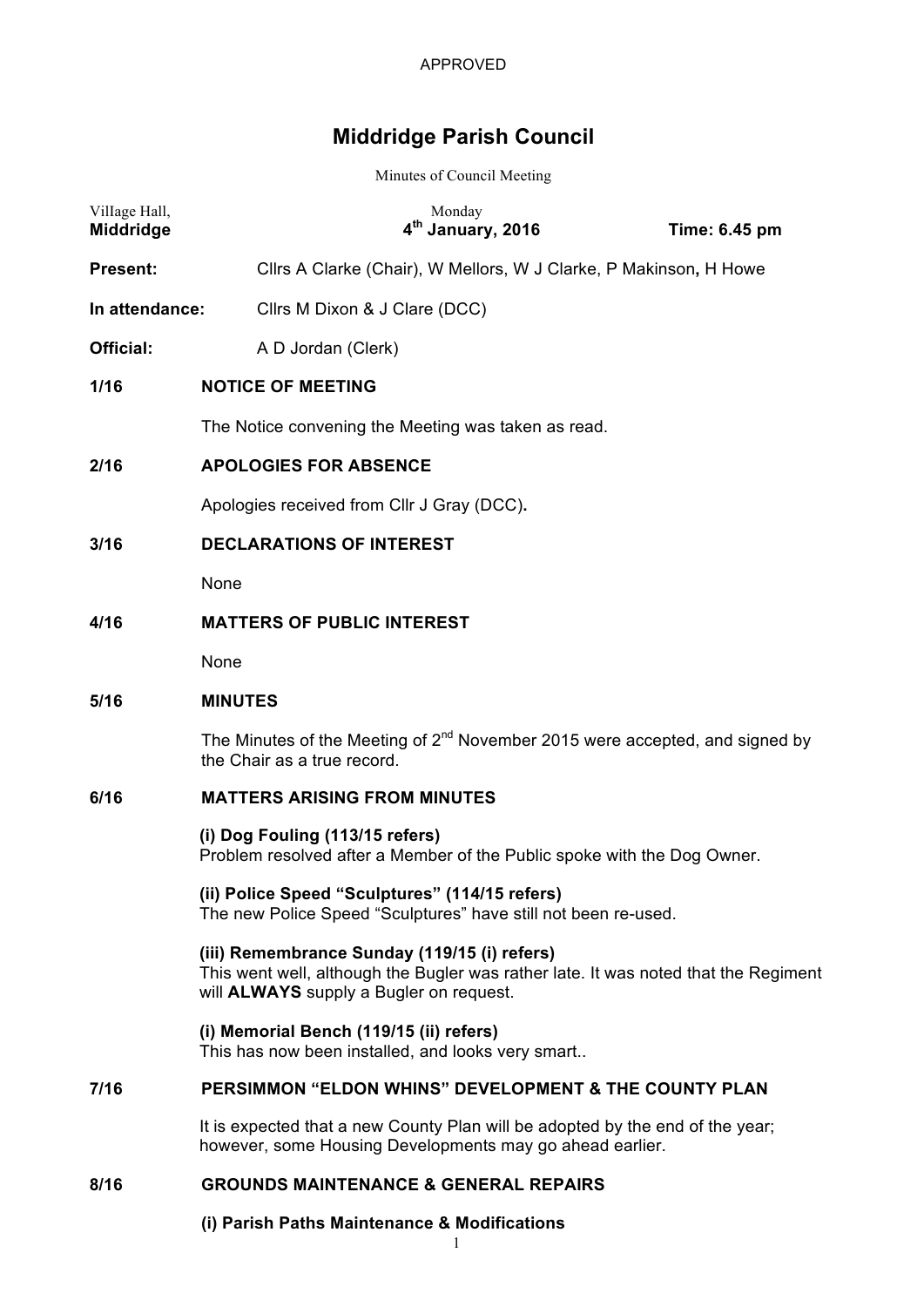#### APPROVED

A Quotation of £840 + VAT has been received from Ian Hayman for next year's Parish Paths Maintenance Contract. Further progress on this matter is dependent on what next year's Parish Paths Partnership Budget can afford.

**RESOLVED** that this Quotation be accepted in principle.

A Quotation of £750 + VAT has been received from Ian Hayman for cutting back the Bushes obstructing Parish Path 7.

**RESOLVED** that the Parish Paths Partnership be approached to see if they can fund this work from this or next year's Budget. *Action:* Clerk

#### **(ii) Bus Shelters & Benches**

The South Side Bush Shelter putty has now been painted; maintenance is complete. The Bench in front of 8, North Side has blown over, and needs re-erecting. *Action:* Clerk

#### **(iii) 2016 Village Greens Maintenance Contract**

A Quotation of £1880 + VAT has been from Ian Hayman, a 4.4% increase on last year. It was noted that this cost had not risen for several years, and the Parish Council expressed their satisfaction with the quality of Ian Hayman's work.

**RESOLVED** that this Quotation be accepted. *Action:* Clerk

#### **(iv) DCC Roads, Pavements, Walls & Street Lights**

Following discussions with a DCC Lighting Foreman, it is reported that DCC have a Budget to replace **ALL** the Street Lights in the Village with modern ones, but suitable replacements for the remaining Street Lights have yet to be decided upon.

Many parts of the Top Dressing of the section of South Side Pavement between the Bus Shelter and 33, South Side, have worn away, and need replacing. This problem has been reported to the DCC Action Line, but nothing further has been heard. Cllr M Dixon agreed to chase this matter. *Action:* Clerk

It was noted that the Road Surface in Walker's Lane also needs attention.

# **9/16 COMMUNITY RIGHT TO BID**

Nothing to report.

#### **10/16 PLANNING APPLICATIONS**

The Planning Application for Side and Rear Extensions to 20, Eden Grove has been approved, although some details of the original Proposal were modified.

# **11/16 CHILDREN'S' PLAY AREA**

Urgent repairs to the Senior Swing Seats, Table Top, and Bench Legs complete. The Annual Insurance Inspection revealed **NO** problems. Our Handyman proposes to clean the Moss from the Senior Swings Base with a portable Power Washer, before applying a Moss Inhibitor. Concern was expressed that this might damage the Base; the advise of Colin Curry of DCC is to be sought. *Action:* Clerk

#### **12/16 C35 NEWTON AYCLIFFE TO SHILDON ROAD-TRAFFIC CALMING**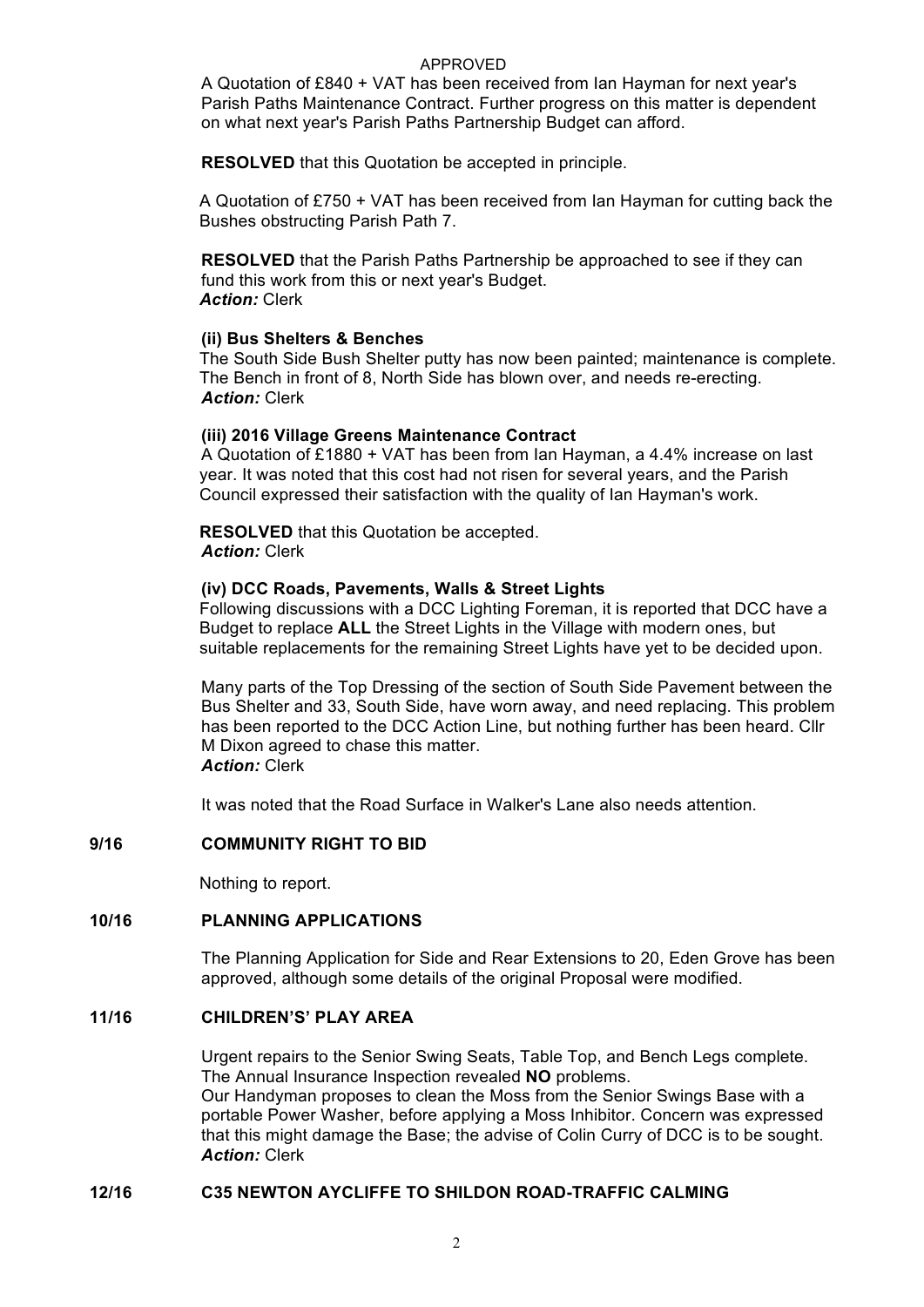#### APPROVED

DCC propose to move the 40 mph Speed Limit on the C35 at the western edge of Shildon towards Middridge, so that Traffic Lights can be installed on the staggered Cross-Roads. The Parish Council considered that this would be an opportunity to move this 40 mph Limit to the 30mph Limit in the Village, and accordingly objected to the DCC Proposal. DCC made a number of criticisms of this Objection, and requested that it be withdrawn, but after consultation it was decided to sustain it.

It was agreed that the current status of the DCC Proposal be investigated, and details are to be provided to Cllr M Dixon so he can investigate this matter. *Action:* Clerk

#### **13/16 NEIGHBOURHOOD PLAN**

DCC made some comments on the Draft Neighbourhood Plan, particularly that it would be better if based on an already Adopted Neighbourhood Plan. The Working Group accepted this recommendation, and work to modify the Draft Plan is in hand. *Action:* Cllr W Mellors

Cllr W Mellors has found a Consultant willing to provide a Quotation for Consultancy Services, so the Council can apply for a Government Grant. Concern was expressed that this must **NOT** commit the Council to any Expenditure at this stage. *Action:* Cllr W Mellors

#### **14/16 ACCOUNTS FOR PAYMENT**

Councillors considered a Schedule of Accounts for Payment.

| Payee             | <b>Purpose</b>                    | Sum     |  |
|-------------------|-----------------------------------|---------|--|
| John the Handyman | <b>Play Area Repairs</b>          | £36.00  |  |
| <b>DCC</b>        | <b>Village Green Registration</b> | £13.00  |  |
| Alan Jordan       | <b>Clerk's Salary</b>             | £217.30 |  |
| <b>HMRC</b>       | Clerk's Income Tax                | £145.20 |  |
|                   | TOTAL                             | £411.50 |  |

**RESOLVED** that the following Accounts be approved for payment:-

Councillors also considered the Parish Council's 2016/17 Precept. It was agreed that with the uncertainty about available Grants, the Council needed to build up a Financial Reserve to cover the likely future cost of replacement Play Area Equipment.

**RESOLVED** that the Parish Council's Band D Council Tax be increased by 3%. *Action:* Clerk

# **15/16 GAMP & CDALC**

Cllrs J & A Clarke attended the recent GAMP Annual Forum, which was combined with a Christmas Fair, and proved an excellent evening.

Cllr A Clarke attended a CDALC Executive Meeting, which raised the following:-

- (a) NALC Constitution the question as to whether Local Councils are **DIRECTLY** represented on the NALC, or represented **BY** CDALC, is under review.
- (b) Membership Fees CDALC Fees will **NOT** rise next year. NALC Fees will **RISE**, and they are proposing a change to the Fee System, which could increase the Parish Council's Fees substantially; CDALC are opposing this.
- *(c)* Transparency Code Funding the Government has established a Fund to support Small Councils in meeting the requirements of the new Transparency Code. The possibility of the Parish Council receiving a Grant from this Fund is to be investigated. *Action:* Clerk